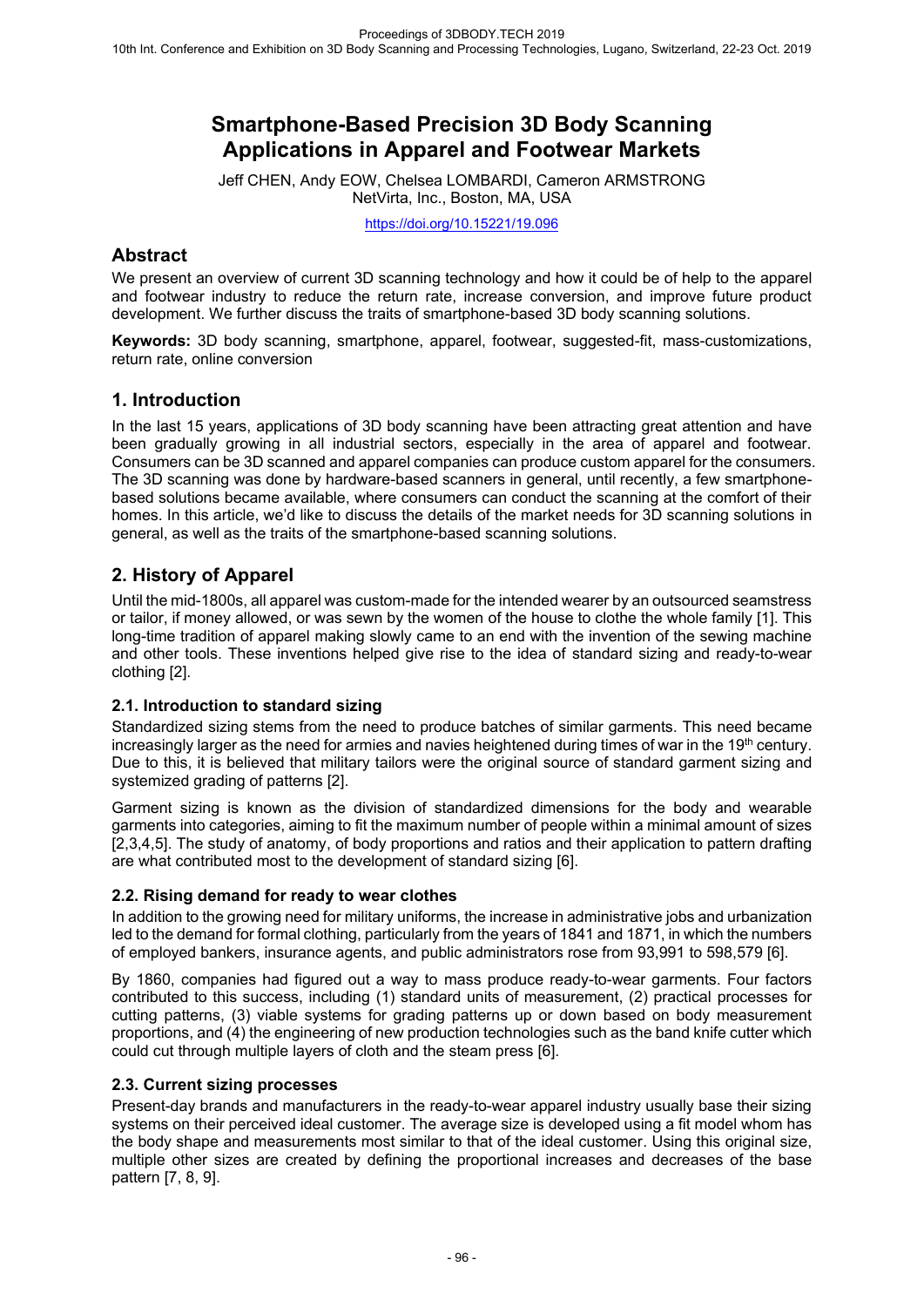# **3. Problems the industry currently faces**

These sizing processes and resulting standards are very outdated. Up until the 2000s, body data from the mid-20<sup>th</sup> century has been widely used as the standard for clothing development and sizing. The problem with this is that human's bodies continually change over the years due to our sedentary lifestyles, dietary habits, migration patterns and the impact of trends that affect body shape ideals [2, 3, 10, 11, 12, 13]. Furthermore, recent studies using 3D body scanning technology has confirmed that even within specific size categories, their exists several different body shapes [2,3,4,5]. This can be seen in lack of standard sizing across brands, the high rate of returns, and unsatisfied customers [2].

### **3.1. Lack of standard sizing across brands**

The collection of body size data has forever been complex in methodology, including many rounds of trial and error to collect accurate information. This is not only time consuming but usually has large financial implications as well. Due to this, retailers and manufacturers often treat this body and sizing data as proprietary, causing customers to be faced with a wide array of sizing standards across brands. This becomes confusing to the consumer and can also lead to further financial implications for the brands [2].

#### **3.2. High return rates and the economical and environmental impacts**

The confusion in sizing across brands as well as the lack of updated sizing standards to fit the current bodies of the human race are just two reasons that lead to the high return rates of today's apparel industry. The increase of online shopping and lack of trying on garments is another significant factor in the increase of return rates.

In Shen and Li [14], the authors imply that the cost of physical returns is significantly affecting both economic and environmental sustainability factors. Specifically, they discuss that when the cost of physical return is higher, the expected quantity of goods leftover is lower, but the ratio of expected quantity of goods leftover and the expected rate of return on investment are higher.

### **3.3. Customer dissatisfaction**

Return rates and customer surveys in the apparel industry indicate that between thirty-five and fifty percent of female consumers do not feel satisfied with the fit of their clothing. Additionally, a Kurt Salmon Associates study reported that fifty-percent of women cannot find apparel that fits and these fit problems are the reason for a majority of catalog returns [7, 8, 15, 16, 17].

Unfortunately for the consumer, sizing has become a marketing scheme that companies use to try and differentiate themselves in the market. Instead of asking companies to create standard sizing across brands and ultimately giving customers less fit options, [8] suggest that each company should aim to improve each company's unique sizing system to fit more customers within their considered target market [8].

### **4. 3D scanning as a solution**

The stated issues with today's current sizing and ready-to-wear garments, specifically, the increasing change in human bodies, makes it necessary for the regular monitoring of human body shapes and measurements. With the rise of 3D scanning technology, it is becoming increasingly easier to attain this information.

Not only is 3D scanning making it easier to capture body shapes and measurements for better sizing for ready-to-wear garments, it is helping to shift the focus of apparel production from mass, ready-towear production, to mass customization with individualized sizing and design [2]. Although many companies have not yet figured out a way to easily and cost-effectively achieve mass-customization at scale, 3D scanning can also help in collecting customer data to recommend best fitting sizes and styles for that customer's body shape and measurements.

### **4.1. Benefits of 3D scanning technology**

In comparison to the traditional way of measuring the body using hand measuring methods, 3D scanning comes with many benefits. For consumers who never feel fully comfortable with a tailor or salesman/woman taking their measurements, 3D scanning offers a solution that creates zero physical contact from an outsider. Additionally, hand measurements are subject to human error and subjectivity in where measurements are taken from, and 3D scanning eliminates this likelihood of invalid and unreliable measurements [2].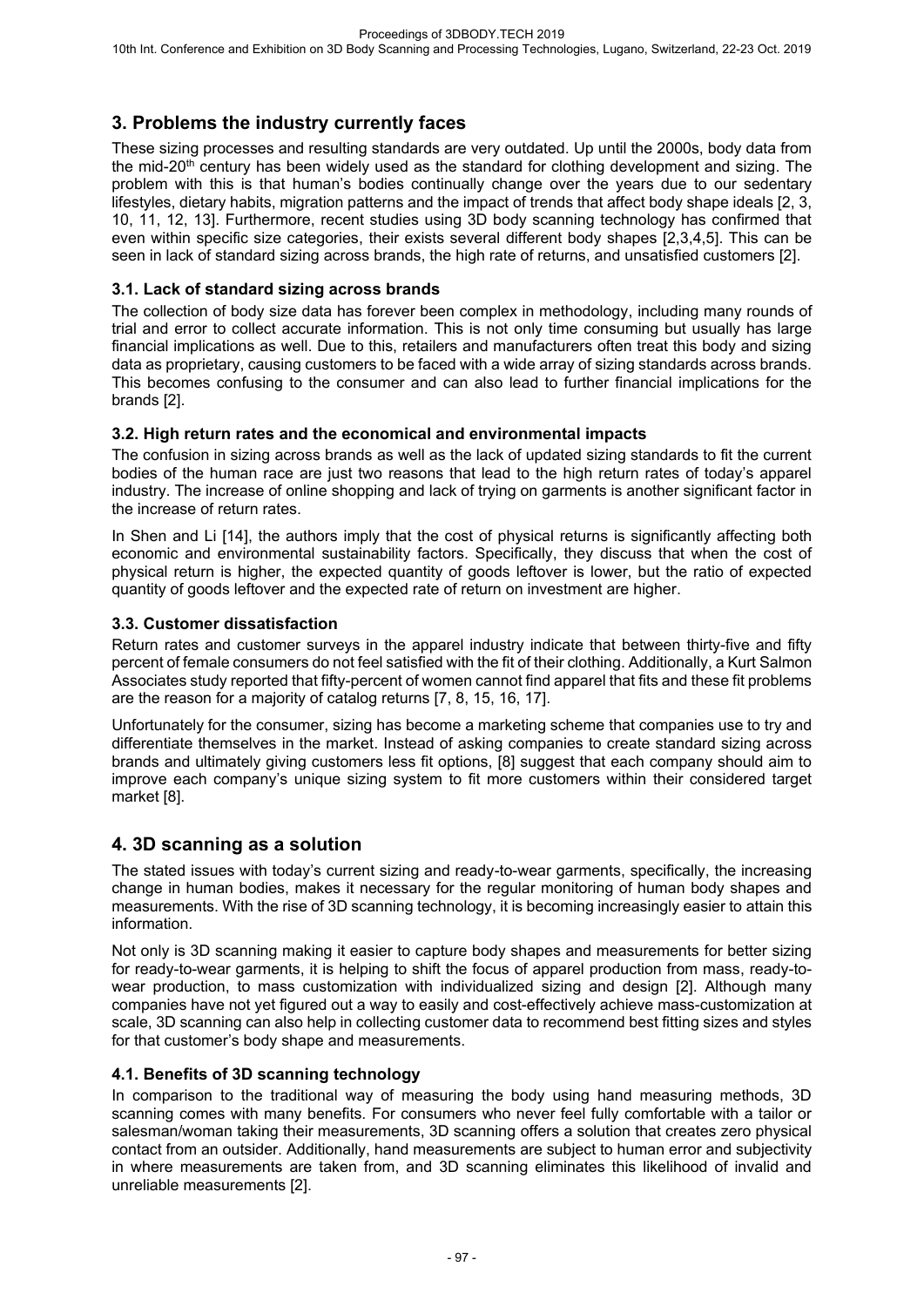3D scanning has made it significantly easier to collect, aggregate and analyze anthropometric data and in turn, have made the collection of body measurements from a large group of consumers faster, cheaper, more accurate, and overall more efficient than a traditional population study, allowing for more frequent data collection [7]. Furthermore, the better a retailer can understand their current customers and their body types/fit preferences, the more informed they can be on what they buy from their suppliers, lessening the amount of returned products and lost profits.

### **4.2. Improving fit with 3D body data**

The collection of 3D body data of customers of a specific brand can help to improve the fit of their garments by applying this information of not only measurements, but body shape [18]. In the past few years, there seems to be a larger push within these organizations to figure out a way to obtain this information at mass.

Another suggestion to improve current sizing from [7] is what they refer to as "mass customized target market sizing", a term used to describe an extension of the paradigm for sizing systems based on the collection of measurements from consumers who represent a company's target market. An example of this sizing system would be when you can find combinations of garment dimensions combining multiple variables such as jeans who come in number sizes, but also offer short, regular, and tall options within each size [7].

### **4.3. Custom-Fit**

With the emergence of new 3D scanning technologies and their integration with CAD and patternmaking software have turned made-to-measure or custom-fit clothing into an actual possibility [19]. A handful of companies have started to offer custom-fit options, which has proven to be beneficial for both the brand and consumer.

Customers seem to seek out experiences that offer them the most personalization. With custom-fit, not only are customers getting this personalization, but are also guaranteed to receive clothing that fits them specifically, and not just the average consumer.

For brands, this type of interaction with their consumers holds many benefits. Brand loyalty, something that all brands strive for, can be achieved by (1) collecting customers 3D data once, almost forcing the consumer to continue doing business with them as to not have to share their data with anyone else or conduct a new 3D scan and (2) by offering a new, fun, and personalized experience that customers will remember.

Custom-fit also aims to achieve less return rates, something that every brand and manufacturer is in need of for both financial and sustainability reasons.

### **4.4. Suggested Fit**

Not all companies have the processes and systems in place to offer custom-fit apparel. However, this does not mean that 3D scanning customers holds no advantage. Another way to ensure fit using 3D scanning technology is what some call fit recommendations or suggestions. Obtaining a consumer's 3D body model and extracted measurements can be used to help recommend the best styles for that particular body shape and size and recommend the particular size they should buy in any offered garment.

### **5. Mobile solutions**

In addition to the benefits of generic (hardware-based) 3D body scanning in the apparel industry discussed above, smartphone-based 3D scanning has further merits, including massive scalability, low cost, and ease of maintenance. However accuracy is a general concern.

### **5.1. Massive scalability**

With the proliferation of smartphones in our modern lives, smartphone-based apps can reach to majority of the population, thus making this solution ideal for quick deployment of the 3D scanning technology. 3D scanning apps are usually offered in the Android and iOS platforms, rarely in the windows platforms thus far.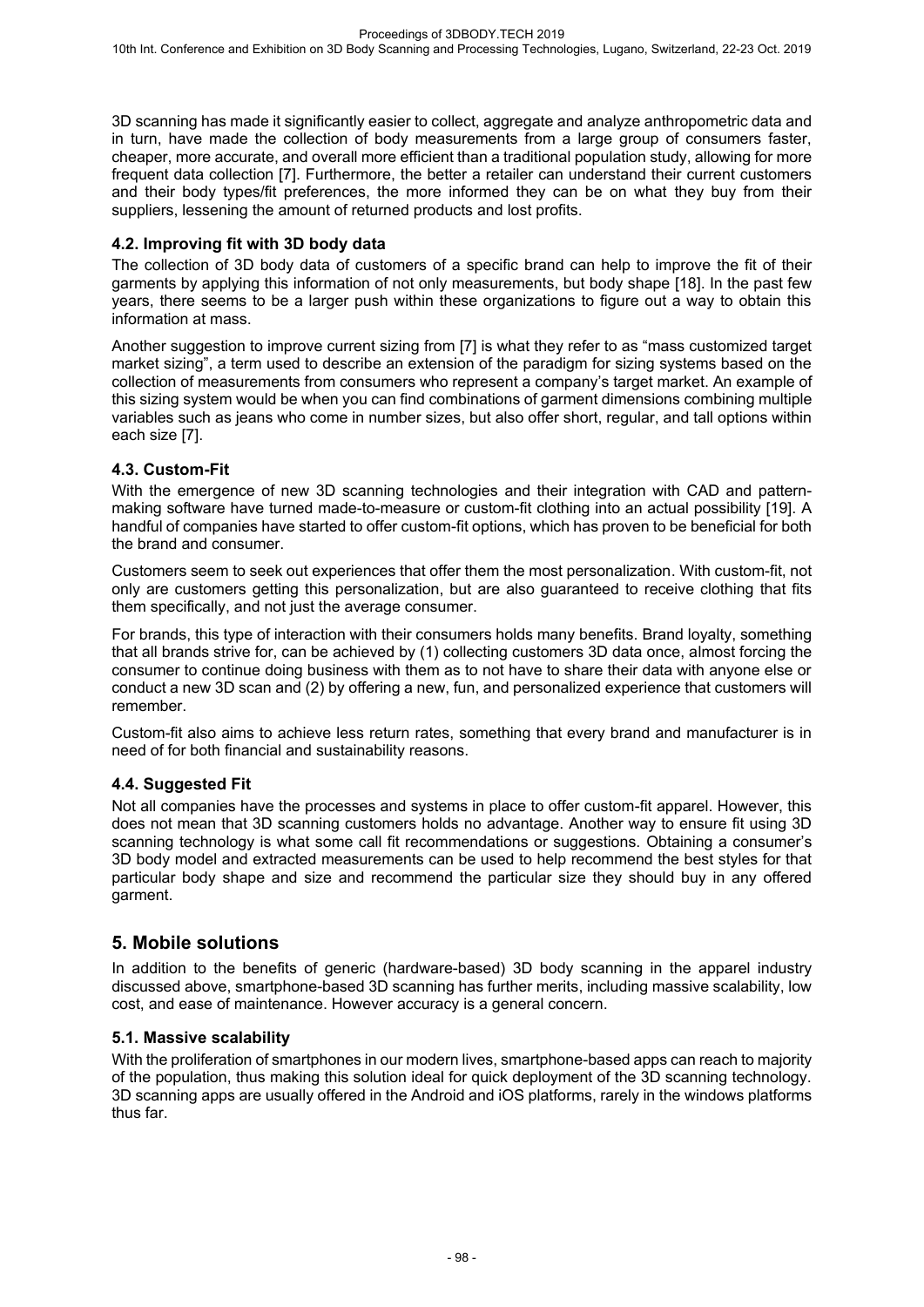### **5.2. Low cost**

Compared to the hardware counterparts, smartphone-based solutions have significant cost reduction, due to the fact that it is a software based solution and no hardware required. This leads to the lower initial cost for setting up the 3D scanning solutions for the apparel companies.

### **5.3. Ease of maintenance**

Compared to the hardware counterparts, maintenance for smartphone-based apps can be as simple as an app update over the internet connection, which eliminates the involvements of all the hardware repair and maintenance.

#### **5.4. Accuracy**

Hardware scanners generally produce accurate results due to the help of hardware-based sensors, of course the degree of accuracy is usually depending on the quality of the sensors, which we do not go into details in this paper. Smartphone-based scanning app usually produce less accurate scanning results compared to hardware-based scanners.

However, a few companies [22] have had significant breakthrough in the art of computer vision technology on the mobile platform, and can produce 3D scanning accuracy similar to that of an hardware-based scanners. These solutions open up immense application possibilities for apparel brands and retailers.

#### **5.5. Hardware v.s. Smartphone**

Authors in this article do not believe hardware-based and smartphone-based solutions are in a competitive relationship in the market, on the contrary, we believe they are complimentary to each other. For example in the in-store environment, hardware-based solutions have significant advantage, since hardware solutions, if done right, could offer a fast, convenient scanning service with great presentation. At the same time, smartphone-based solutions are more geared towards consumer at-home applications.

## **6. Conclusion**

Emerging 3D scanning technologies are helping to bring the apparel industry and their sizing standards into the 21st century. Having a way to easily and cost-effectively collect customer body data at a mass scale has numerous benefits for both the consumer and the brands/manufacturers themselves. These benefits include (1) better fit for the consumer, (2) the opportunity to offer custom-fit, (3) a decreased amount of returns due to better-fitting garments, (3) regular monitoring of the change in human bodies, (4) higher sustainability due to less waste in returns, (5) less loss of profit for the brands due to returns and more.

### **References**

- [1] J. Wheeler, "Clothing of the 1830s" connerprairie.org, para. 1-2, [Online]. Available: https://www.connerprairie.org/educate/indiana-history/clothing-in-the-1800s/. [Accessed Aug. 29, 2019].
- [2] P. R. Apeagyei, "Application of 3D body scanning technology to human measurement for clothing Fit*," International Journal of Digital Content Technology and its Applications*, vol. 4, no. 7, pp. 58– 68, 2010.
- [3] P. R. Apeagyei, "Significance of body image among UK female fashion consumers: The cult of size zero, the skinny trend," *International Journal of Fashion Design, Technology and Education*, vol. 1, no. 1, pp. 3–11, 2008.
- [4] M. E. Faust, S. Carrier, and P. Baptist, "Variations in Canadian womens ready-to-wear standard sizes," *Journal of Fashion Marketing and Management: An International Journal*, vol. 10, no. 1, pp. 71–83, 2006.
- [5] K. Simmons, C.L. Istook, & P. Devarajan, "Female Figure Identification Technique (FFIT) for apparel, Part I: Describing Female Shapes", *Journal of Textile Apparel, Technology and Management*, vol. 4, no. 1, pp.1-16, 2004
- [6] S. P. Ashdown, *Sizing in clothing: developing effective sizing systems for ready-to-wear clothing*. Cambridge: Woodhead Publishing in association with the Textile Institute, 2007.